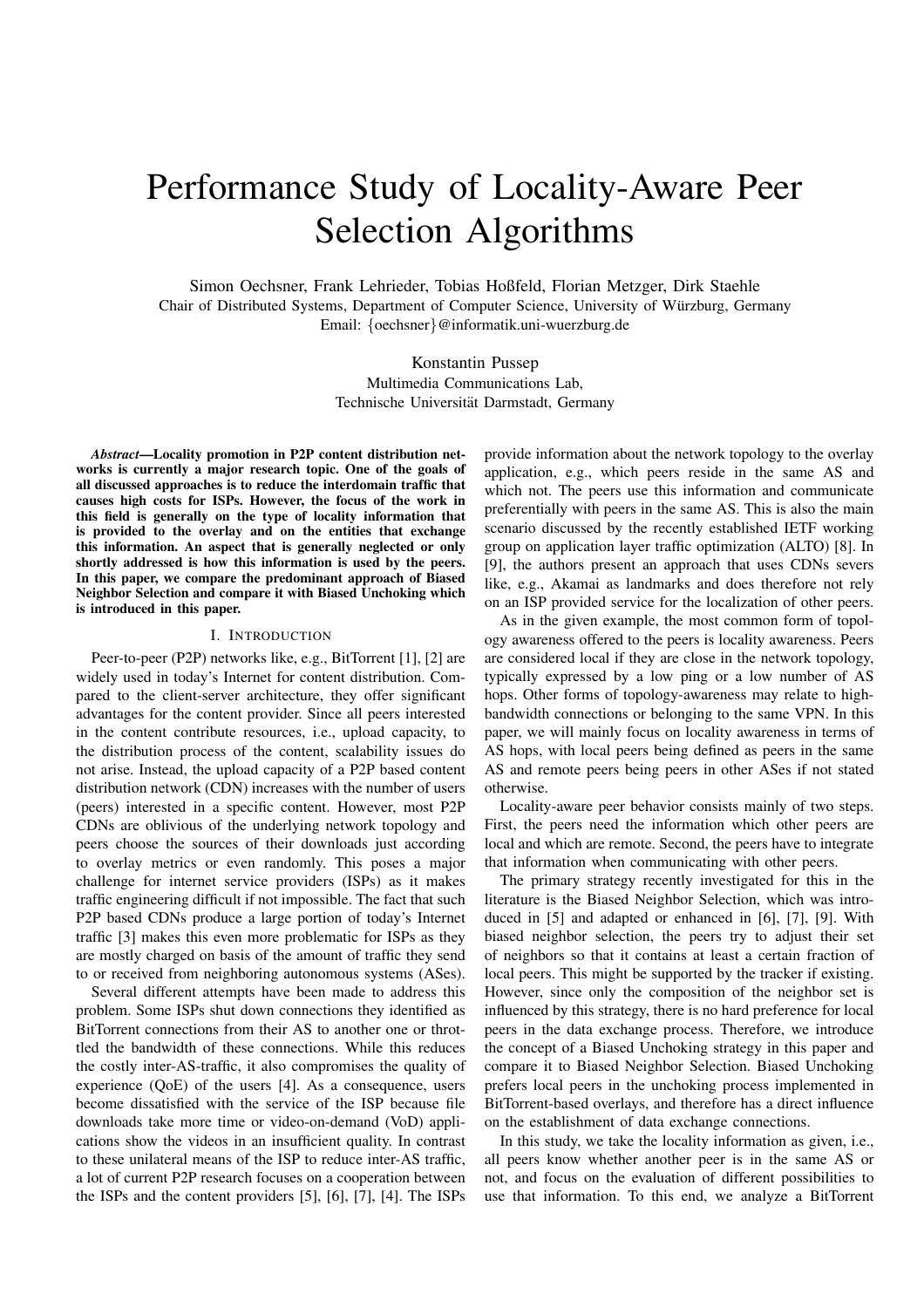based file-sharing network and modify the neighbor selection as well as the unchoking mechanism to incorporate the locality information. We will present several alternatives to implement Biased Unchoking and compare the performance of both strategies in various scenarios and show their advantages and drawbacks.

The paper is structured as follows: Section II gives an overview on the existing approaches to Biased Neighbor Selection and other mechanisms to promote locality in CDN overlays. BitTorrent, Tribler and the mechanisms for Biased Neighbor Selection and Biased Unchoking in these overlays are described in Section III, while Section IV contains the results of their performance evaluation. Finally, we conclude the paper in Section V.

## II. RELATED WORK

In the following, we give a short overview of different proposals for locality promotion in P2P CDNs. Some of them do not require adaptions of the P2P protocol, others do so. Since this paper focuses on the design options for the adaptations of P2P application, we present these approaches in more detail.

## *A. Locality Promotion Strategies Without P2P Adaptations*

Regarding the management of P2P traffic, the main goal of ISPs is to reduce the costly inter-domain traffic. To this end, they can pursue different strategies. One approach is that the ISP closes connections to peers in other ASes. However, this led to dissatisfied users in the case of Comcast [x]. A similiar idea is bandwidth throttling of inter-AS peer connections. Both approaches have in common that P2P connections must be identified and the user experience may be degraded.

Another option for ISPs to reduce the inter-domain traffic is to introduce caches [10], [11]. These caches save popular content and redistribute it to local peers. However, the caches need to be tailored to the P2P application protocol in order to communicate with the peers. Furthermore, there may be legal issues when copyright protected is cached by an ISP.

### *B. P2P Adaptations*

Bindal et al. introduced the concept of Biased Neighbor Selection, where the neighbor set of a peer is changed so that it contains a significant fraction of peers that are close in terms of network proximity [5]. The most extreme case featured only one remote neighbor per peer, with the rest being local peers. It was found that inter-AS traffic can be reduced significantly, while the download times of peers are not influenced much in topologies where the access bandwidth of the peers is the bottleneck. In this approach, it was envisioned that either the tracker responds to queries with the target number of local peers, or that connections are artificially re-routed by traffic shaping devices of providers.

Aggarwal et al. present an approach where the locality information is queried from an Oracle service instead [6]. A peer essentially asks this service which peer from a list of potential neighbors it should connect to. Underlay information

is available at the oracle server, so that it can respond with an optimized choice. Afterwards, the querying peer then conducts Biased Neighbor Selection again by establishing an overlay connection just with the recommended peer. The mechanism was evaluated with a Gnutella network, showing that the graph properties of the overlay graph are largely not negatively influenced. However, most of the evaluations consider the search aspect of the Gnutella network, for which the overlay graph is actually used. Still, one result shows that the share of inter-AS file exchange connections was increased to up to 40% in the observed scenarios.

The plugin Ono for the BitTorrent client Azureus/Vuze, presented in [9] by Choffnes and Bustamante, offers an alternative to a provider-assisted loclaity service by re-using available information from CDN name resolutions. The proximity of peers is judged by the CDN servers that the peers are resolved to. Since this resolution is influenced by the CDN provider using underlay information to assign favorable servers to a client, the resulting recommendation is also valid for overlay connections. Again, the peers then use these recommendations to conduct Biased Neighbor Selection, by making sure that Ono-suggested connections are kept in the neighbor set of a peer.

Measurements from clients using the Ono plugin show that the biased connections established follow shorter paths w.r.t. AS hops. Also, in case a provider offers higher bandwidth to intra-network connections than to connections leaving the network, the download rates of peers using Ono improve significantly. In networks where the bottleneck is the access, however, no great improvements, but also no large negative impact on the download performance was seen.

The approach followed by Xie et al. [7] in the P4P project is somewhat similar to the Oracle service in that a information server is used to offer underlay information to the overlay. Here, these entities are called iTracker, which may communicate with peers themselves or application trackers such as the BitTorrent tracker. In the evaluated scenarios, the communication took place between iTracker and application trackers. The evaluations range from simulations to measurements in PLanetLab and real CDN networks and show a significant reduction in inter-AS and bottleneck traffic with according iTracker optimization settings, while download times are slightly reduced in general.

## III. LOCALITY-AWARE PEER SELECTION ALGORITHMS

In this section, we present different algorithms for peer selection which take into account the location of the neighbors of a peer. As we use BitTorrent and Tribler in this study, we first explain their key mechanisms. Then, we explain possible adaptations of these overlays in order to implement Biased Neighbor Selection or Biased Unchoking.

#### *A. Key Mechanisms of BitTorrent*

BitTorrent is a P2P content distribution protocol that offers multi-source download functionality. One overlay, also called *swarm* in BitTorrent terminology, is formed per file that is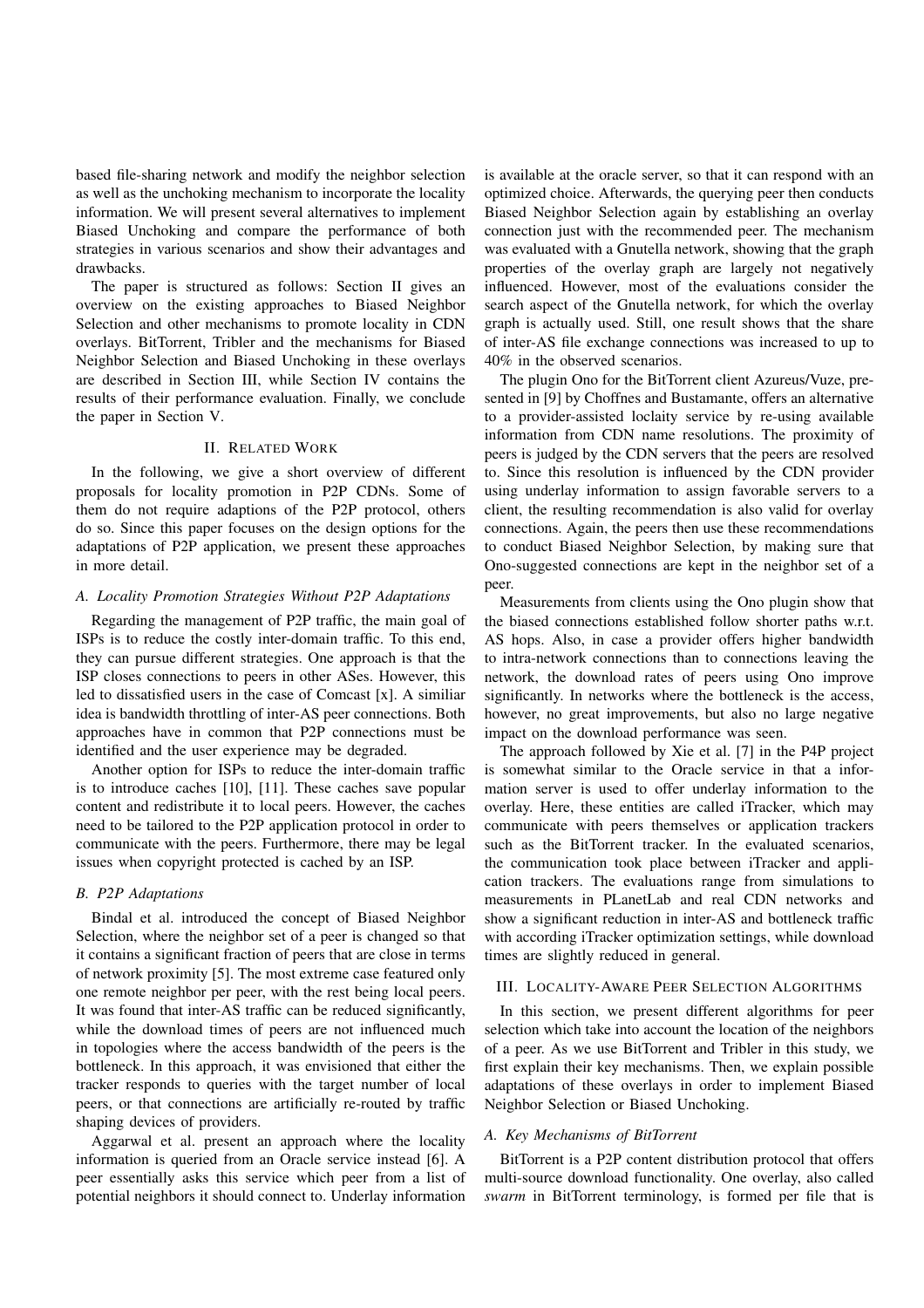shared. A file is separated into smaller pieces called chunks to facilitate the fast generation of new sources. Each chunk is again divided into smaller subpieces, so-called blocks.

Peers join that swarm by contacting a *tracker*, which is basically an index server holding information about all peers participating in a swarm. The address of the tracker itself is usually obtained from a website together with some information about the file, in the form of a .torrent file. Once a peer joining the swarm has contacted the tracker, it is supplied with a number of initial contacts to establish connections to and to start exchanging data. In a standard tracker implementation, the contacts returned to a requesting peer are random, with no filtering in terms of locality.

All contacts a peer has connections with are his neighbors in the overlay. In this neighbor set, there are normally some peers that have already downloaded pieces of the shared file which the local peer still needs. The local peer signals his interest to download these pieces and is thus joining the set of interested peers at these neighbors.

The upload of data is managed by a so-called *unchoking* process. Every 10 seconds, a peer allocates upload slots to a default number of 4 interested peers. All other peers do not receive upload bandwidth from that peer and are therefore 'choked'. This part of the peer selection process involves a measure of the download bandwidth the local peer experiences from each of the candidates. The more an interested peer uploads to the local peer, the higher it is ranked. This *titfor-tat* strategy provides an incentive for peers to contribute upload bandwidth to the swarm. To allow peers to get to know new mutually beneficial connections, an additional optimistic unchoking slot is given to a random interested peer every 30 seconds.

Once a peer is unchoked, it may select the piece of the file it wants to download. This is done according to a *least-shared first* or *rarest-first* metric, with variations at the beginning and the end of a file download. From the eligible pieces, i.e., the chunks that the downloader still needs and which the uploader has stored locally, the one that is seen the least by the downloader is selected. This mechanism is a countermeasure to the chunk starvation problem, where one or a small number of chunks is distributed much slower than the rest and may vanish completely from the swarm in the worst case.

## *B. Key Mechanisms of Tribler*

Tribler is a BitTorrent-based Video-on-Demand streaming overlay that allows for watching a video while downloading it. It uses many of the basic mechanisms of BitTorrent, with the main differences being the peer and chunk selection algorithms.

While the basic unchoking procedure is the same as in BitTorrent, the metric used by the overlay to rank peers is not tit-for-tat, but give-to-get. This metric measures how much data from the local peer was forwarded by an interested peer, and how much data was uploaded by it in total in the last time interval. This is necessary due to the fact that peers tend to download the file roughly in order. Thus, peers starting to

download and watch the video have little to offer to peers that are close to finishing their download, and therefore the reciprocity principle of tit-for-tat does not work efficiently.

The chunk selection of Tribler does not use the rarest-first strategy, but takes into account the current playout position of the local peer in the streamed video. It separates the remainder of the video, i.e., the parts being played out in the future, into three priority sets. Chunks in the first set are downloaded in order and with high priority, the chunks in the second and third set according to rarest-first and with medium and low priority, respectively. The in-order part of the strategy is used to minimize gaps in the received data during playback, which causes stall times to occur. If a peer is offered enough bandwidth and sources to download, the rarest-first part of the strategy tries to forestall chunk starvation, as in BitTorrent.

#### *C. Biased Neighbor Selection*

Biased Neighbor Selection is a basic mechanism applicable to most overlays. It tries to influence the composition of the neighbor set of a peer by preferring local neighbors to remote ones. A higher share of local neighbors then means a theoretically higher probability that such a neighbor is selected for data exchange. This is a desirable effect since local connections are much more resource-efficient and also mean lower costs for ISPs.

However, there are also some theoretical drawbacks to this method. First, if the overlay contains only a small number of peers that can be considered local, the share of local neighbors is small even if all of them can be found. Thus, they are in total also utilized less than remote peers which make up a larger share of the neighbor set. We will show in this paper that this is a realistic scenario in existing overlays.

Second, even if a significant share of neighbors is local, it is not guaranteed that they are selected for usage. Especially in the case of file sharing, the availability of pieces needed by the local peer governs which neighbors are potential uploaders and which do not have anything of interest. Thus, the actual traffic may not be distributed in the same way as the neighbor set is partitioned into local and remote peers.

There are two basic alternatives to implement Biased Neighbor Selection in a BitTorrent overlay. The first is letting the tracker choose a certain number of peers that are close to the requesting peer and including them in its response. This requires modifications at the tracker, which has to gather underlay information about the peers, e.g., by querying a special server such as the SmoothIT Information Service [12] or the iTracker [7]. The advantage of this approach is that all available local peers are considered when sending a peer its potential contact list, since the tracker knows all peers in a swarm. The drawbacks are a higher complexity at the tracker, which is already a critical component, as well as a lesser degree of freedom for the peers, which can not choose whether to actually support biased neighbor selection or not.

The second alternative remedies this by retaining the tracker functionality as it is and changing the peer behaviour instead. One possible implementation lets the peers query the tracker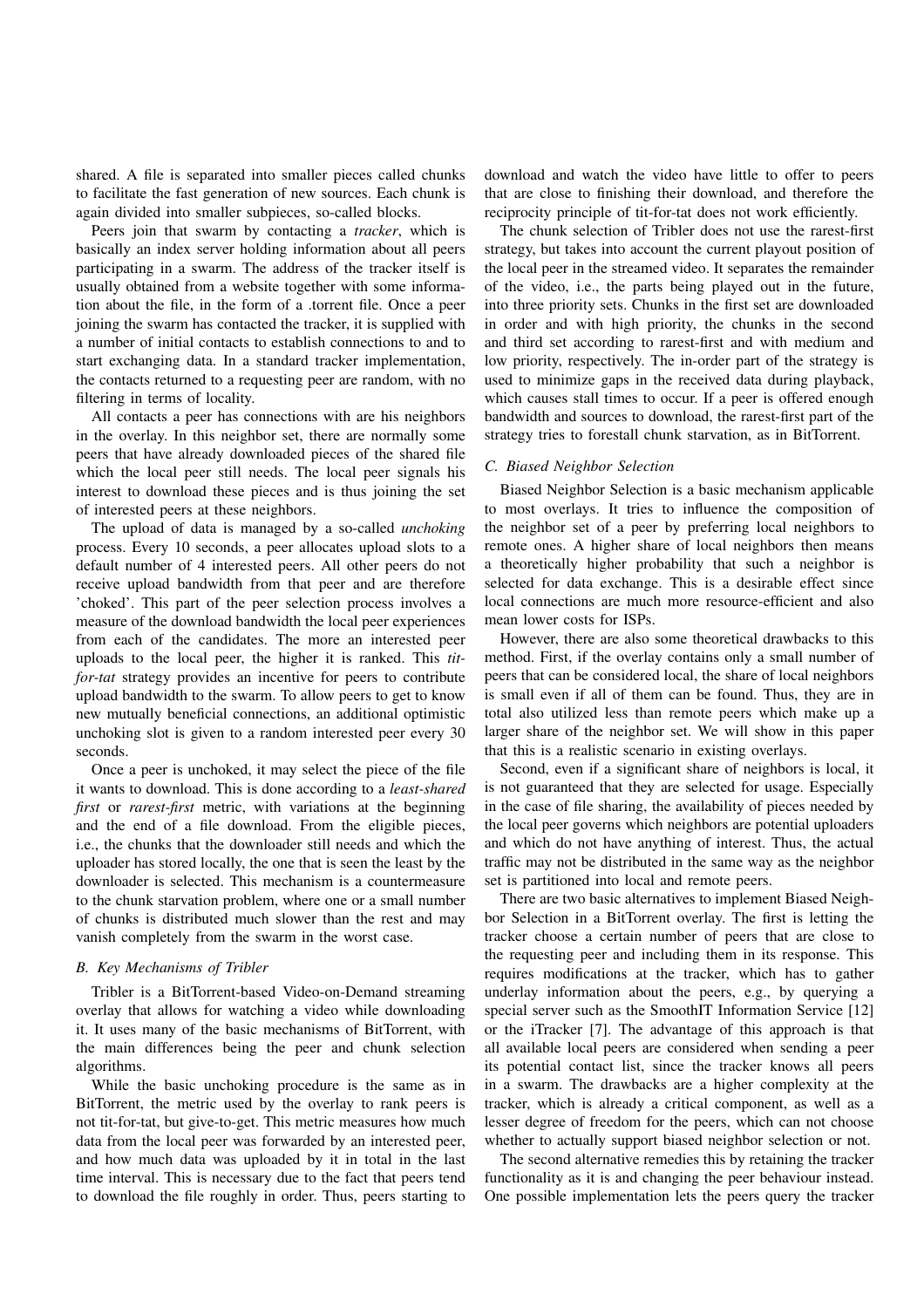for a new list of neighbors after the minimum time interval they have to wait. This interval typically is a parameter of the tracker to prevent peers from flooding the tracker with requests. In each time interval, a peer may learn of new contacts in the swarm and gathers information about them in the same manner as the tracker in the previous approach. Ideally it then knows more contacts than necessary, and can discard a number of non-local neighbors in favor of local ones. However, it can not be assured that a client learns about all existing local peers with this method, since it can not guarantee to receive new information by the tracker with each query.

### *D. Biased Unchoking*

The unchoking mechanism described above is generally unaware of the underlying network topology and leads to a lot of inter-AS-traffic. It only uses an overlay metric  $M_O(x)$ in its decision process, which is the download rate in the last 10 seconds in case of BitTorrent and the uploaded blocks in the last 10 seconds in the case of Tribler. Biased unchoking tries to address this problem by including information about the location of the neighbors in the unchoking process. To this end, we introduce an additional metric  $M_L(x)$  in the unchoking process which reflects the locality of the neighbor  $x$ to the given peer. Examples for  $M_L(x)$  are the number of IPor AS-hops from the peer to its neighbor x. However,  $M_L(x)$ can also be more complex and include, e.g., traffic engineering preferences of the ISP.

This locality metric may again be obtained by the peers from a dedicated information server, or by re-using information primarily intended for other services, such as in the Ono plugin. However, we assume that the complexity of computing the locality rating is generally hidden from the peer by the underlay information service it queries for that information. Thus, we only have one value per peer to take into account in the unchoking process.

There are several possibilities to include the locality information  $M_L(x)$  in the unchoking process of BitTorrent which we present in the following.

*1) Biased Optimistic Unchoking:* With regBT, all interested peers that are not regularly unchoked are candidates to be optimistically unchoked. Biased optimistic unchoking reduces this set of candidates to those neighbors which have a good locality value  $M_L(x)$ , i.e. above or below a certain threshold. Then, a candidate can be chosen from this reduced set. Another option is to unchoke the peer with the best locality value  $M_L(x)$ .

*2) Separate Unchoke Slots:* With separate unchoke slots, a peer divides his  $n$  unchoke slots into two groups. Then, the first group of  $m$  slots is allocated to the neighbors with the best locality values  $M_L(x)$ . In case several peers have the same locality rating, the overlay metric  $M_O(x)$  may be used as a tiebreaker. The remaining  $n-m$  slots can be assigned according just to  $M<sub>O</sub>(x)$ . Thus, a peer might reserve 2 unchoke slots for the nearby neighbors regardless of their performance. This might raise fairness issues and incite free-riding by local peers.

*3) Combining Locality Information with Overlay Rankings:* The idea here is to combine the locality value  $M_L(x)$  of a peer with the metric of the overlay  $M_O(x)$ , e.g., its upload speed, in a way so that the peer can rank its neighbors according to a new combined metric  $M_C(x)$ . Then, the regular BitTorrent choke algorithm is used with the only modification, that the best neighbors according to  $M_C(x)$  get the unchoke slots.

We can combine the two ratings (locality  $M_L(x)$  and the overlay metric  $M_O(x)$ ) by weighting and adding them. This results in a new combined metric

$$
M_C(x) = \alpha \cdot M_L(x) + (1 - \alpha) \cdot M_O(x) \tag{1}
$$

of a neighbor  $x$ . It is the weighted sum of the locality value  $M_L(x)$  and overlay metric  $M_O(x)$ . The weight factor  $\alpha$ determines to which degree the two metrics impact the result. Then, the ranking amoung the neighbors is done according to the combined metric  $M_C(x)$ .

#### IV. PERFORMANCE EVALUATION

The performance evaluation on the different locality-aware peer selection mechanisms was conducted by means of simulation. We will first describe our evaluation methodology including the simulator used.

#### *A. Evaluation Methodology*

*1) Simulation Model:* We conduct steady-state simulations with a stable peer population in one swarm. New peers join the system during the whole simulation time, while peers finishing their download or video go offline and leave the system after an additional seeding time. There are no additional offline times during the lifetime of a peer. In the experiments, we vary the seeding time of a peer, i.e., the time it stays online after receiving the complete file, from 5 to 30 minutes in order to generate different load scenarios. Longer seeding times lead to a higher fraction of seeders in the swarm, thus reducing the load.

Each peer is connected via one AS in a multi-AS network. It has a given up- and downlink capacity exclusively used for the overlay application. We simulate a scenario with 20 stub-ASes and one transit-AS in a star topology, i.e. the stub-ASes are all connected to the transit-AS but not directly interconnected with each other (cf. Figure 1). In the stub-AS we simulate a peer arrival process with exponentially distributed inter-arrival time A and  $E[A] = 10s$ . This arrival process is equally distributed to the 20 stub AS in order to reduce the number of local neighbors a peer can have.

The peers are connected to the AS with an access speed of 2000 kbit/s downstream and 192 kbit/s upstream which are typical values for the DSL access technology. The initial seed (content provider) is placed in one of the stub-ASes and has an increased upload- and download bandwidth of 1024 kbit/s, respectively. It stays online during the whole experiment. The transit-AS does not contain any peer. We simulate the swarm for x hours and discard the initial warm-up phase of y minutes.

In the case of BitTorrent, the overlay protocol as described in [13] was faithfully implemented, while for Tribler, the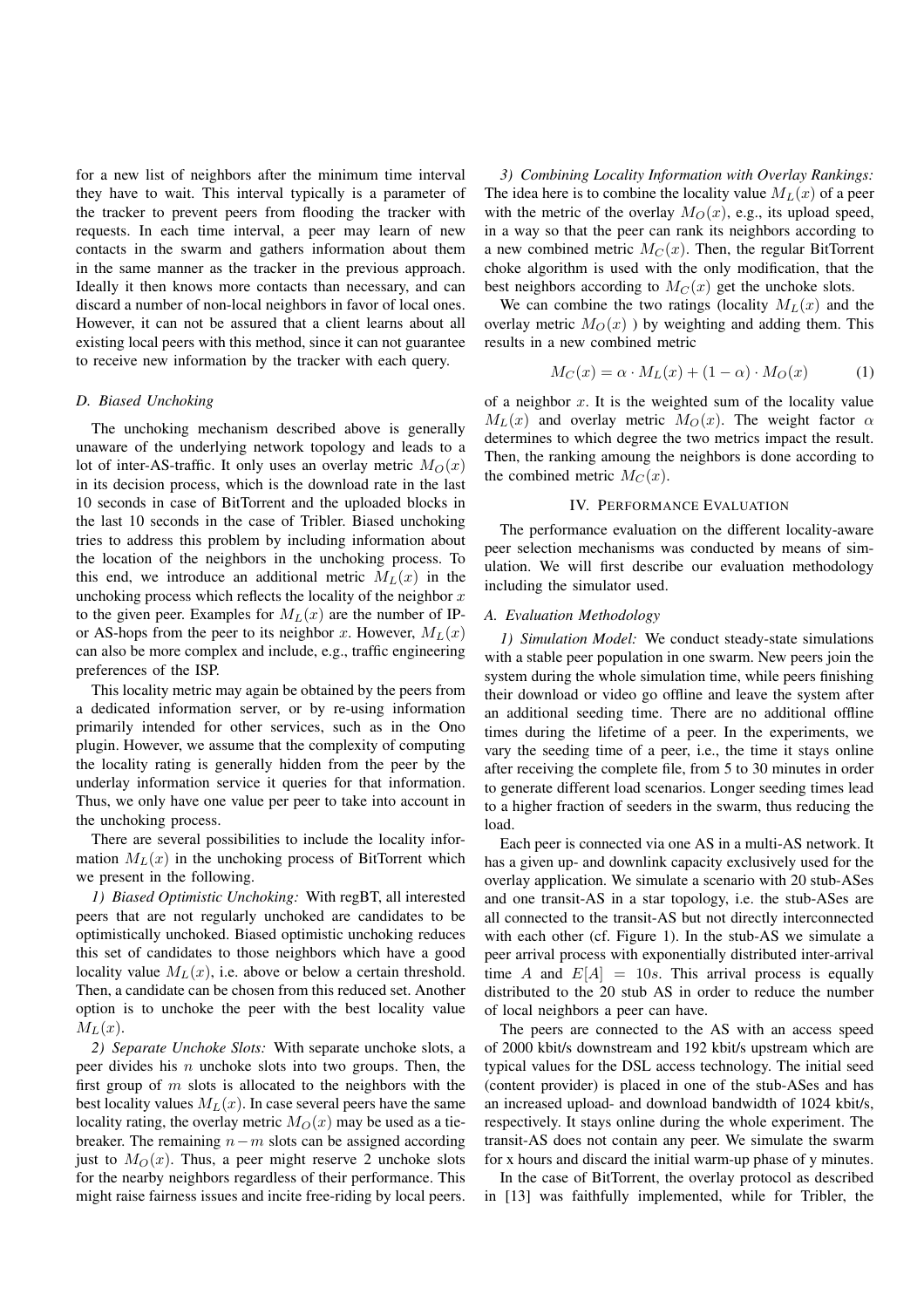

Fig. 1. The simulated topology

description in [14] was used for reference as well as the source code.

*2) Simulator:* Protopeer, flow-based, . . .

*3) Reasoning for Swarm Model:* We present here a study of typical swarm sizes of BitTorrent swarms, in particular the number of lechers and seeds per swarm, which served as a basis for our overlay model. In this study, we measured 63,867 BitTorrent swarms offering video contents, movies, TV series, or documentary. As we sequentially measured the number of seeders and leechers of all swarms, it took about 23 minutes to get data for each swarm. Thus, we obtain one measurement sample per swarm every 23 minutes. The measurements were conducted for a total duration of three days. In order to increase the granularity of our measurement results, especially to describe the dynamics of a swarm, we traced the most popular movies individually. This allows us to obtain the swarm size every 10 seconds for these large swarms.

Fig. 2 shows results from this study. On the x-axis, the  $x\%$ of the largest swarms are given, i.e. the swarms are sorted according to their population size, while the y-axis shows the cumulated percentage of total peers which belong to the x% of largest swarms. We can see that more than 95% of the observed swarms contain less than 100 peers, so that our simulated swarm is at the larger end of realistic swarm sizes.

Furthermore, we investigate which fraction of a swarm typically belongs to one AS. We measure this for the download of openoffice and knoppix (Fig. 3).

This study shows that for these swarms, the number of peers in one AS is quite small even if the swarm itself is big. The peer population tends to be split up in the network. Therefore, we simulate a swarm being made up of small subgroups of close peers instead of fewer but larger local clusters.

## *B. Comparison of Biased Unchoking and Biased Neighbor Selection*

The focus of our evaluation is on the load scenarios where Biased Unchoking offers an advantage over the standard BT



Fig. 2. CDF of swarm sizes. in grayscales print curves look the same



Fig. 3. CDF of the fraction of peers which belong to the same AS.

implementation or even over BNS. While Biased Neighbor Selection has been studied intensively [5], [6], [7], [4], to be able to compare it to the BU approach we have to expose the mechanism to the same conditions. We compare the trackerbased Biased Neighbor Selection to the Biased Optimistic Unchoking and a Biased Unchoking with 3 Separate Unchoke Slots reserved for local peers. While a client-based Biased Neighbor Selection offers more flexibility to the peers, we can assure that the maximum number of local neighbors is returned with the tracker-based solution. Thus, this is the best case for the Biased Neighbor Selection.

*1) Experiment "BitTorrent":* In this experiment, we compare 4 different peer behaviors: (1) regular BitTorrent (regBT), (2) BitTorrent with biased neighbor selection (BNS), (3) Bit-Torrent with biased unchoking (BU), and (4) BitTorrent with BNS and BU (BNS+BU). In order to assess the performance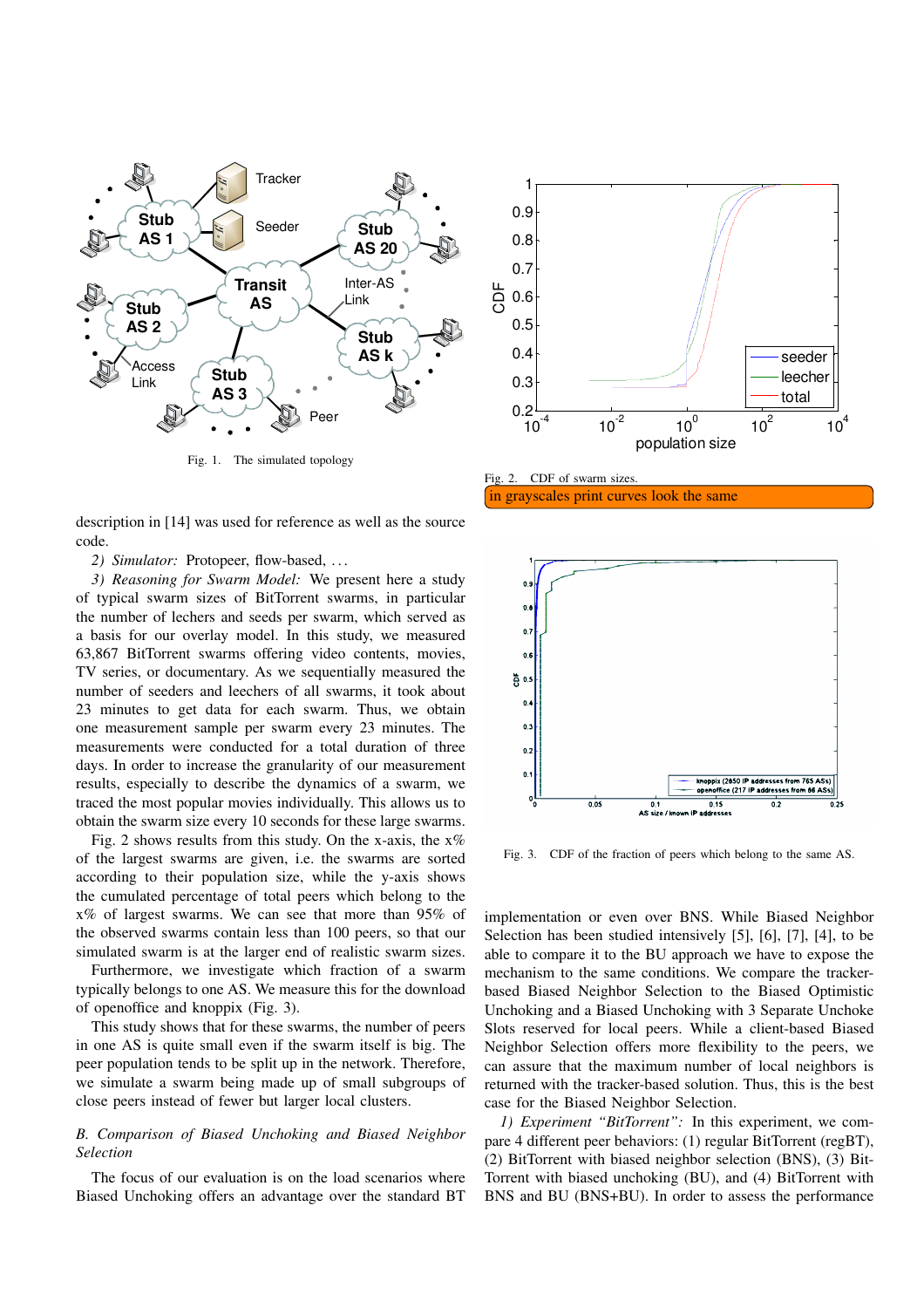from an ISPs side of view, we consider the amount of inter-AS-traffic. To assess the performance from the users point of view, we consider the the download times of the file. download times comparison will be added? Simon: yes

First, we take a look at the inter-AS traffic. We measured the total bandwidth used for inter-AS connections every second of the simulation. Figure 4 shows the mean of this bandwidth, as well as the 5% and 95% quantiles of this value for the different scenarios and mechanisms.



Fig. 4. Medium inter-AS-traffic between the stub-ASes (x-axis: load/mechanism, y-axis:Barplot medium inter-AS bandwidth, 95% quantile, 5% quantile). To be revised later . . .

We can observe an effect of the system load on the effectiveness of BU in comparison to the reference implementation and BNS. In scenarios with higher load, the inter-AS bandwidth saving achieved with BU alone is in the same range as BNS, while only little gains can be made in a slightly loaded swarm. The combination of both outperforms each mechanism in every scenario, but also more distinctly in the scenarios with short seeding times. A closer look reveals that the reason for this lies with the preconditions necessary for BU to work effectively.

Tables I shows the mean number of neighbors a peer has during its lifetime, as well as the number of neighbors that express interest in a peer. Table II shows how many local neighbors it knows on average and finally how many local neighbors are interested. While all mechanisms lead to the same medium size of a peer's neighborset and also to the same number of interested peers, they differ in the fraction of these two sets that is made up by local peers. As intended, BNS leads to a higher number of local neighbors.

BU only is effective in the scenarios where there are enough interested peers so that preferring local peers actually has an effect, i.e., more interested peers than the 4 unchoking slots. The number of interested peers grows with a higher load in the system, leading to the observed behavior. This can also be seen in Figure 5, where the CDF of the number of unchoke



LOCAL NEIGHBOR STATISTICS

slots for local peers is plotted for two load scenarios. We can see that in the highly loaded system, BU and BNS+BU is able to give more unchoking slots to local peers than for a low load, although the number of local neighbors is the same.



Fig. 5. CDF of unchoke slots given to local interested neighbors (x-axis: number of slots, y-axis:CDF)

Finally, we observe no large impact of the selected mechanisms on the download times of the file (cf. Figure 6). Therefore, we assume that a user will not see any big difference in the performance of the application, while the gains for an ISP are potentially large.

performance of locality mechanisms for changing percentage of local peers? Simon: see below

*2) Experiment "Tribler":* We conduct the same experiment for the BitTorrent-based VoD overlay Tribler, which mainly differs from BitTorrent in the peer and chunk selection processes. Here, the peer watches the video while downloading it. If frames needed for playout are not available in time, the video stalls until the data has been received. These stall times are used as the primary user performance indicator, since the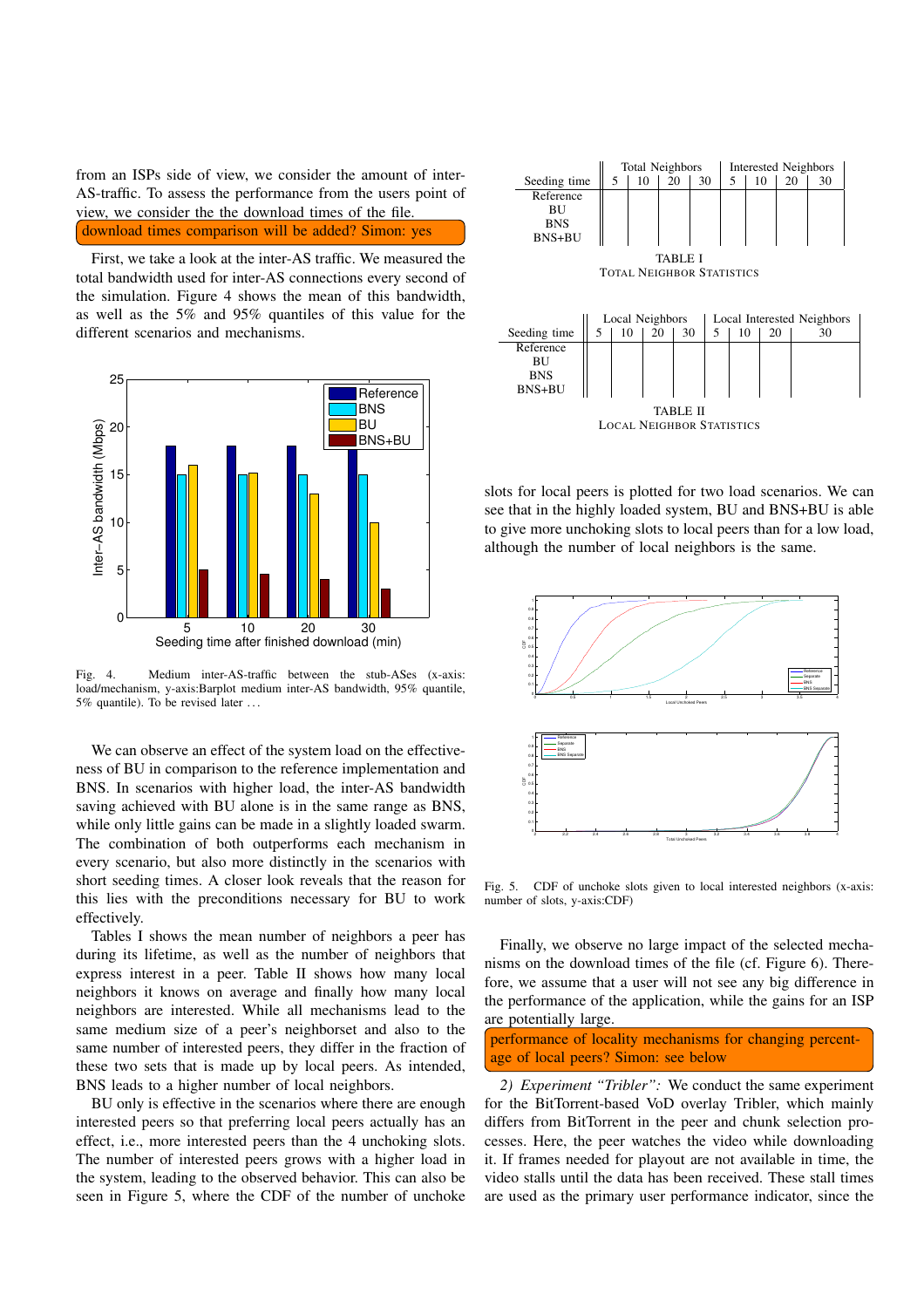

Fig. 6. Medium download times (x-axis: load/mechanism, y-axis:Barplot medium download times, 95% quantile, 5% quantile). To be revised later . . .

download time is of no interest compared to the experienced quality of the video.

Apart from these changes, we do not compute the seeding time and consequently the load in the same way as with BitTorrent. Since a Tribler user is watching a video, we let each peer finish watching before adding additional seeding time. Note that while a peer is definitely a seeder by the time it finishes watching, the file may be downloaded much faster than it is watched. Therefore, the seeding time is in general longer than the online time added after a peer stopped watching.

Again, we first consider the inter-AS traffic generated by the swarm. Figure 7 shows the mean of this bandwidth, as well as the 5% and 95% quantiles of this value for the different scenarios and mechanisms.



Fig. 7. Medium inter-AS-traffic between the stub-ASes (x-axis: load/mechanism, y-axis:Barplot medium inter-AS bandwidth, 95% quantile, 5% quantile). To be revised later . . .

We can observe the same behavior as with BitTorrent. The mechanisms including BU work more effectively in scenarios with higher load. The change in the peer selection shows no effect on the consumed bandwidth, which was to be expected since all peers in the swarm use the same unchoking mechanism and essentially replace the G2G ranking.

Finally, we observe no large impact of the selected mechanisms on the download times of the file (cf. Figure 8). Therefore, we assume that a user will not see any big difference in the performance of the application, while the gains for an ISP are potentially large.



Fig. 8. Medium download times (x-axis: load/mechanism, y-axis:Barplot medium download times, 95% quantile, 5% quantile). To be revised later . . .

*3) Experiment "Less local neighbors":* Simon: Scenario mit 2, 5 peers pro AS bei gleicher Gesamtpeerzahl -¿ BNS schlechter, BU+BNS sollte gleich gut sein

#### V. CONCLUSION

- We'll see...

## ACKNOWLEDGMENTS

This work has been performed in the framework of the EU ICT Project SmoothIT (FP7-2007-ICT-216259). The authors would like to thank all SmoothIT partners for useful discussions on the subject of the paper.

#### **REFERENCES**

- [1] "Bittorrent," http://www.bittorrent.com/.
- [2] Bram Cohen, "Bittorrent protocol specification," February 2005.
- [3] Ralf Steinmetz and Klaus Wehrle, *P2P Systems and Applications*, Springer Lecture Notes in Computer Science, 2005.
- [4] Stevens Le Blond, Arnaud Legout, and Walid Dabbous, "Pushing bittorrent locality to the limit," Tech. Rep., Dec 2008.
- [5] Ruchir Bindal, Pei Cao, William Chan, Jan Medval, George Suwala, Tony Bates, and Amy Zhang, "Improving traffic locality in bittorrent via biased neighbor selection," in *Proceedings of the 26th IEEE International Conference on Distributed Computing Systems*. IEEE, 2006, p. 66, IEEE Computer Society Washington, DC, USA.